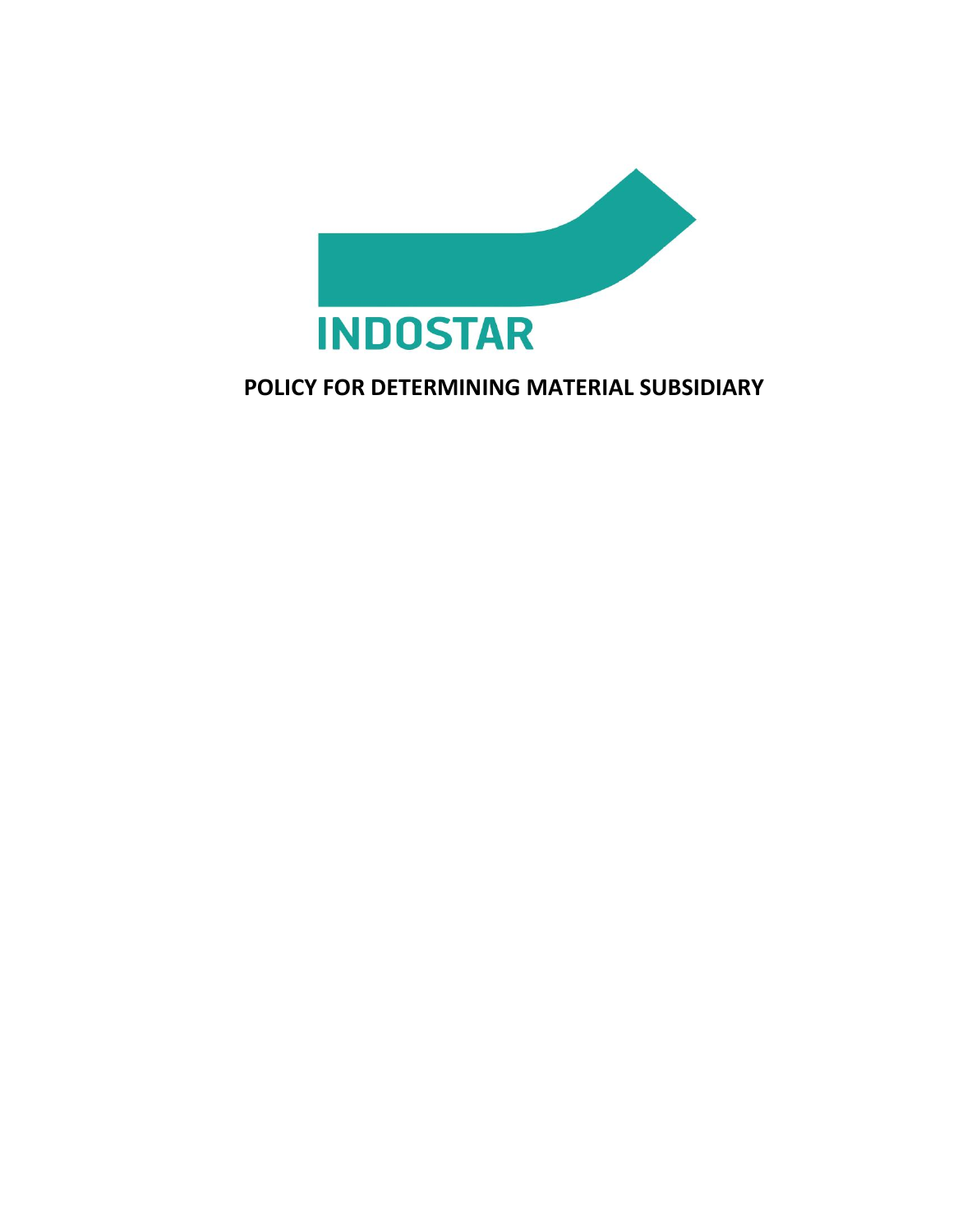

#### *ICF Policy for Determining Material Subsidiary*

| Version<br>Control<br><b>Number</b> | <b>Author</b>                                       | Date Created /<br>updated | Date Effective                          | <b>Version Description</b>                                                                                                                                                         |
|-------------------------------------|-----------------------------------------------------|---------------------------|-----------------------------------------|------------------------------------------------------------------------------------------------------------------------------------------------------------------------------------|
| V1                                  | Jitendra Bhati<br>VP-Compliance &<br>Secretarial    | 5 February 2018           | Upon listing of<br><b>Equity Shares</b> |                                                                                                                                                                                    |
| V <sub>2</sub>                      | Jitendra Bhati<br>SVP - Compliance<br>& Secretarial | 2 February 2019           | 01 April 2019                           | To align the Policy with<br>Securities and Exchange<br>Board of India (Listing<br>Obligations and Disclosure<br>Requirements)<br>(Amendment) Regulations,<br>2018 dated 9 May 2018 |

## **VERSION CONTROL**